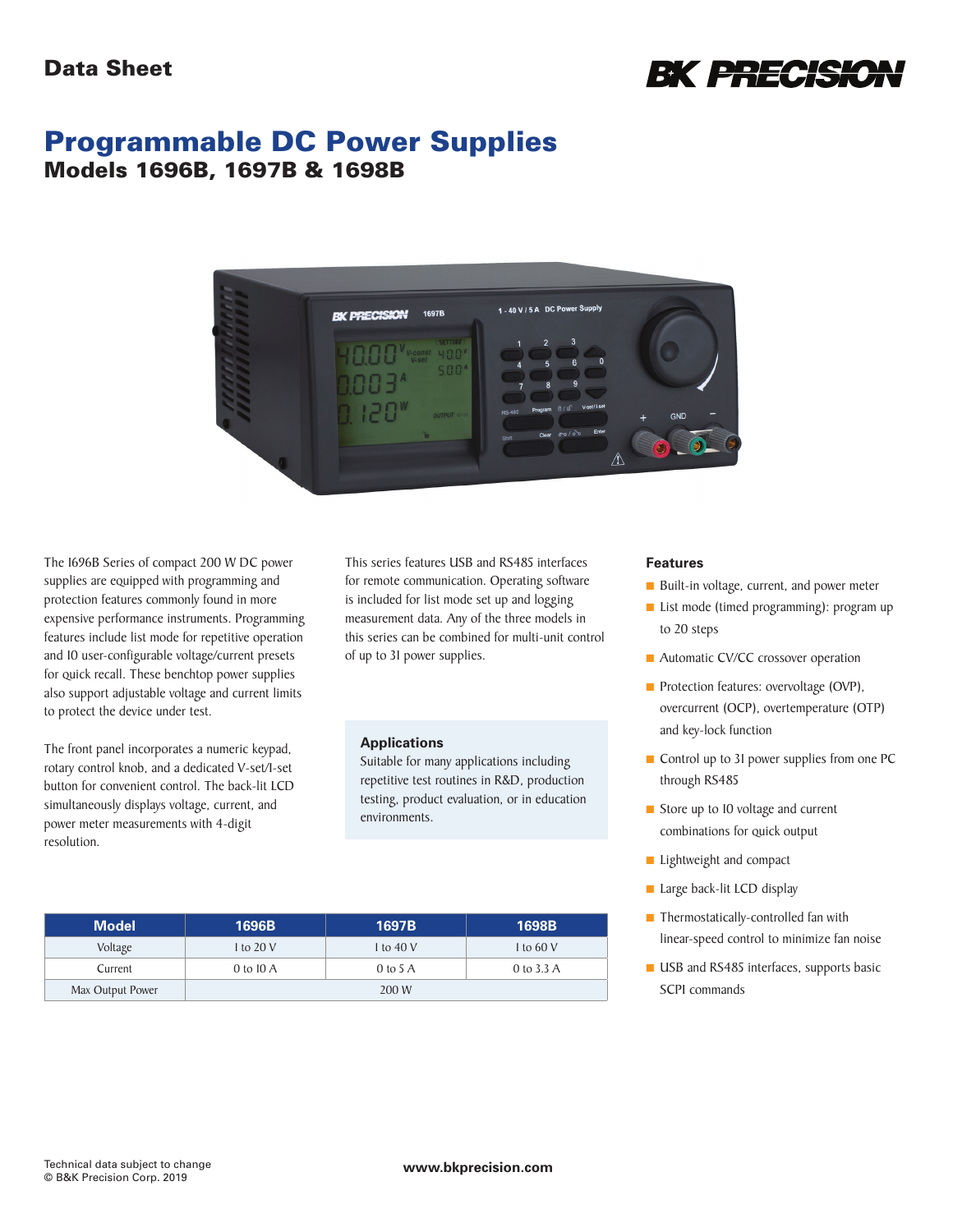### Front Panel



**Keypad entry** Input values directly and set up test sequences

**Output terminal block** Isolated output supports banana plug or spade type connectors

#### Rear Panel



**2 www.bkprecision.com**

spreadsheet format